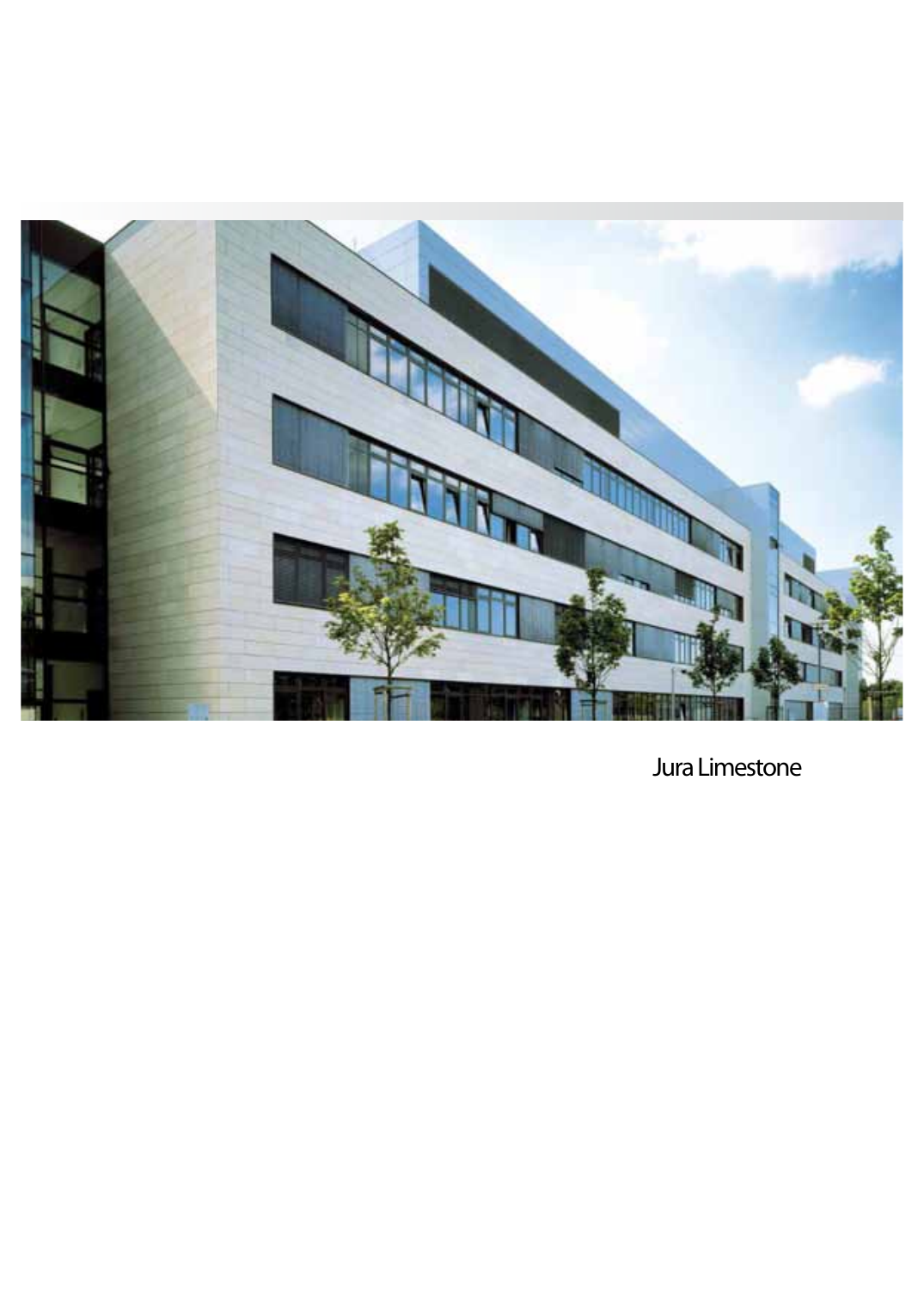# **Natural Stone**  elemental, aesthetic, distinctive

The forces of nature have formed Jura Limestone, Shell Limestone and Solnhofen Natural Stone in Southern Germany over millions of years. The Roman Empire used these valuable stones to build their forts and living quarters. Today the same stone from Bavaria is in demand all over the world – for private buildings, for corporate facades and floors, sculptures and in gardens and landscaping.

The natural stones are extracted from the supplier's own quarries and processed down to the last detail in modern production facilities. Efficient logistics combined with motivated and experienced specialists are the foundation for worldwide success. The global network of representatives remain on hand to assist international projects with focus on the clients' requirements.



**Shell Limestone quarry, Kirchheim**





#### **Milestones**

**Shell Limestone,** consisting of shell and skeletal deposits in the primal Franconian Sea – hardening to form a sedimentary rock.

**240 million years ago**

**140 million years ago**

**Jura Limestone,** layers of sea bed originating from the lagoons of the shallow sea of the Upper Jurassic period. Lime, plants and animal deposits solidify forming Jura Limestone with its famous fossils.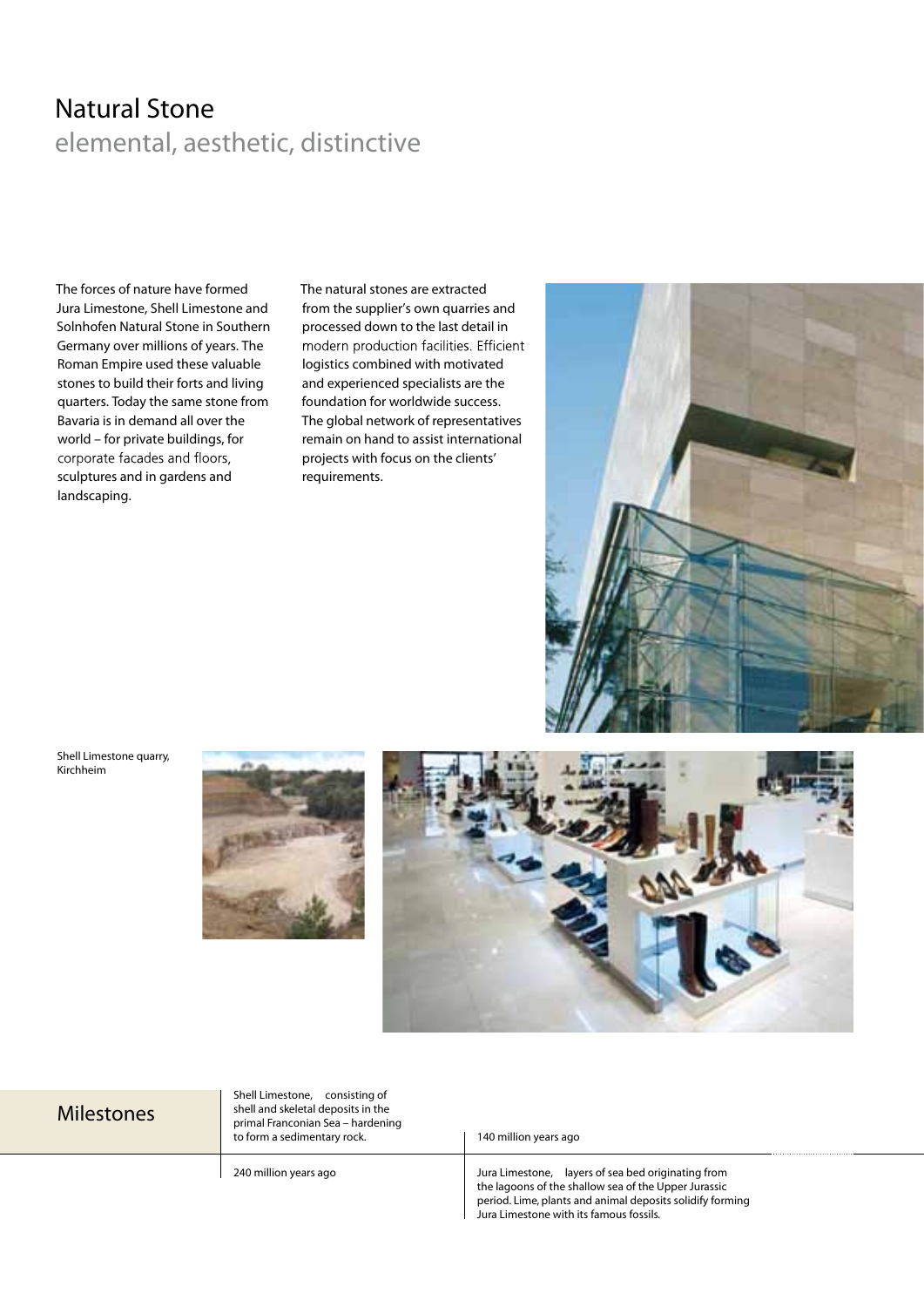**Museo de Arte Latinamericano, Buenos Aires | Al Hamra Tower, Kuwait | Shoe Boutique, Mailand**



## **The Jura edge**

- Years of individual consultation at the highest level
- Modern production facilities, our own quarries and efficient logistics
- Responsible production in accord with the highest environmental and social requirements in Germany
- International project realization through our worldwide network of representatives



| from 160 A.D.                                                           | Neumeyer & Brigl<br>The first quarry owners<br>on the Blumenberg discover<br>the famous Archaeopteryx. | 1882                                                                                                             |
|-------------------------------------------------------------------------|--------------------------------------------------------------------------------------------------------|------------------------------------------------------------------------------------------------------------------|
| Jura quarrystone is used for<br>towers and forts of the<br>Roman limes. | 1877                                                                                                   | <b>HEMM.STONE</b><br>The stone mason Carl Schilling<br>establishes the Shell Limestone<br>industry in Kirchheim. |

**Jura quarry, Petersbuch**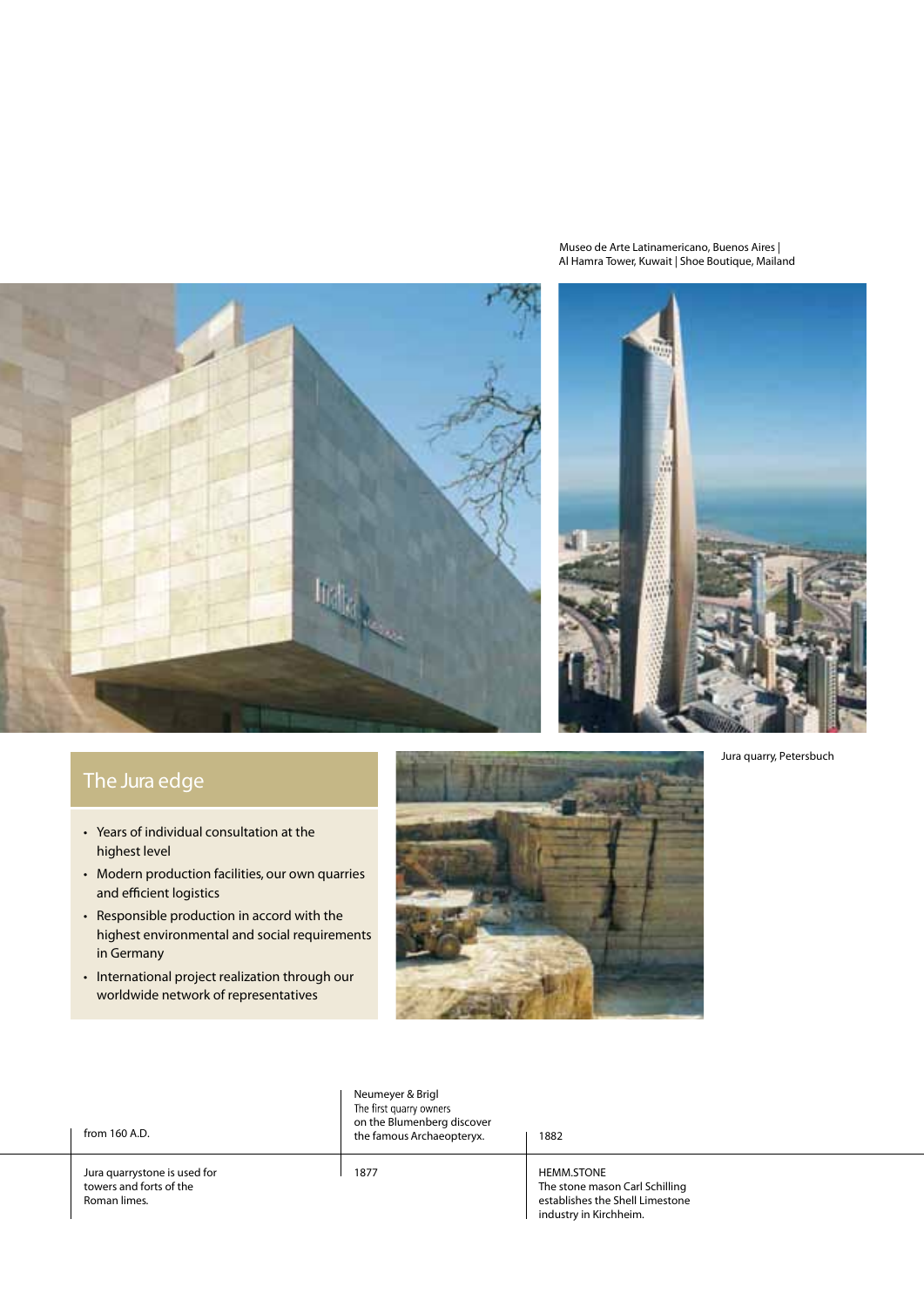# **Jura Limestone** durable, unique, timeless

**Jura Limestone, with its inviting and warm tones, is one of the world's most sought after limestones. Its wide array of choices in colour and texture and its versatile, low-maintenance surfaces are unique.** 

Quarried in the Eichstaett and Peters buch-Erkertshofen region, the subtle colours of Jura Limestone hold a timeless beauty. The colour shades, ranging from light beige to blue, and superb fossilized deposits of ancient ammonites make each piece one of a kind.

Its durability allows Jura Limestone to be used as flooring in the most demanding areas such as shopping

malls and airports. The hardness and density of this special stone will allow it to be polished to a mirror finish. The excellent technical properties have led Jura to being used, internally and externally, vertically and horizontally, in a variety of climates around the world. The same qualities make the stone perfect for under floor heated systems.

One geological characteristic of Jura Limestone is its vast reservoirs with consistent quality, meaning the largest scale projects can be realized. This gift of nature is a symbol of timelessness and durability.





**ZED, Berlin | Tipping Street, Stafford** 

### **Material**







**®** 

**Jura Melange**